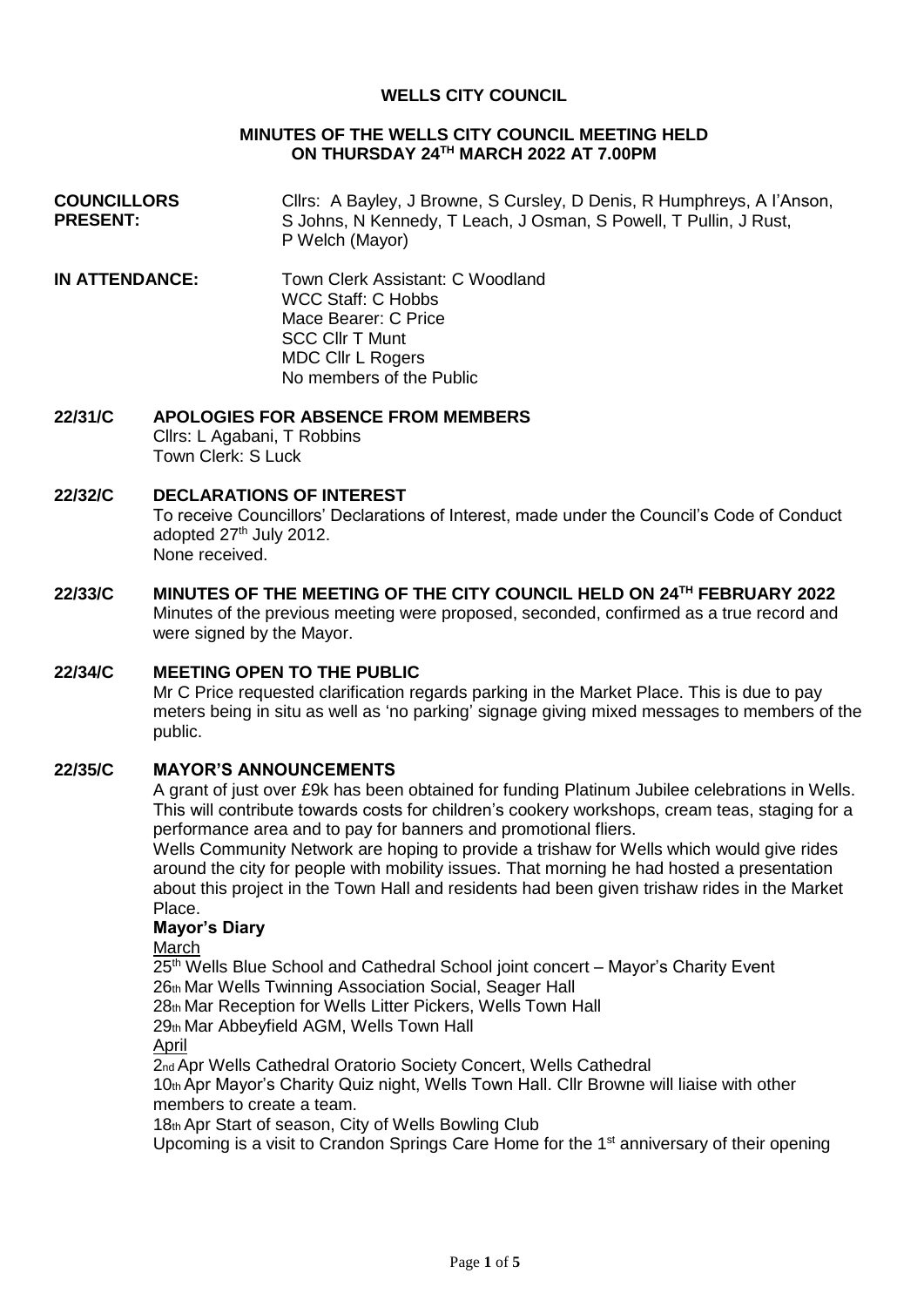# **22/36/C MINUTES OF THE FINANCE & COUNCIL MATTERS COMMITTEE**

To receive the minutes of the meeting held on  $10<sub>th</sub>$  March 2022

Cllr Rust commented on the high cost of By-Elections to the public purse, due to 7 changes in Councillors over this current term. With the date for nominations being imminent for the next City Council elections, she asked that anyone standing is made fully aware of what is involved and can commit to the full 5-year period.

### **22/37/C MINUTES OF THE PLANNING & ENVIRONMENT COMMITTEE**

To receive the minutes of the meeting held on 17th March 2022 Cllr I'Anson reported

- i. A new application for the new Lidl Store has been approved subject to three conditions: the addition of a crossing on Priory Road, changes to lighting and length of free parking on the location. There have been some concerns about the demolition of the Travis Perkins site causing debris contamination of nearby areas.
- ii. The Council recommended approval of a Statue by artist David Backhouse in the Camery Garden at Wells Cathedral.
- iii. Following complaints regarding the arrival of a glamping pod off Silver Street and the indication that more pods are planned, MDC have been contacted and they confirmed that they have a planning file open on the matter.

## **22/38/C MINUTES OF THE OUTSIDE SPACES & ESTATES COMMITTEE**

To receive the minutes of the meeting held on 3rd March 2022 Cllr Pullin announced that the next meeting for the Portway Annexe Management Group is 5.30pm on 28<sup>th</sup> March 2022.

There has been no further progress with the Skate Park.

Cllr Denis expressed concerns that during busy weekends the bins in the city are overflowing and that weekend collection require a rethink. It was enquired whether Wells City Council had the staff capacity to contribute to the upkeep. Cllr Powell requested that the issue is raised with the MDC contractors responsible, Id Verde.

## **22/39/C UNITARY AND ACQUISITIONS**

Cllr Cursley (Deputy Mayor) reported:

- i. The application paperwork for the Bishop's Barn is still with the Charity Commission, but we are optimistic for progress soon.
- ii. Cllr Cursley attended a SCC zoom meeting regarding the upcoming Local Government Reorganisation in Somerset with Mr S Luck (Town Clerk). It seems unlikely that any devolvement of services and assets back to the control of the City Council will happen before April 2023.

## **22/40/C WELLS & MENDIP MUSEUM - NOMINATION OF TRUSTEES**

To consider proposal from Wells & Mendip Museum Cllr Rust, the current Trustee, reported that the Museum will become a Charitable Incorporated Organisation, leading to two proposals to be put before members for consideration:

- 1. Are the new clauses under the reform acceptable to the Council? Cllr I'Anson proposed in favour, seconded by Cllr Kennedy, and unanimously approved.
- 2. Is the Council happy to continue to nominate a Trustee? Cllr I'Anson proposed in favour, seconded by Cllr Pullin and unanimously approved.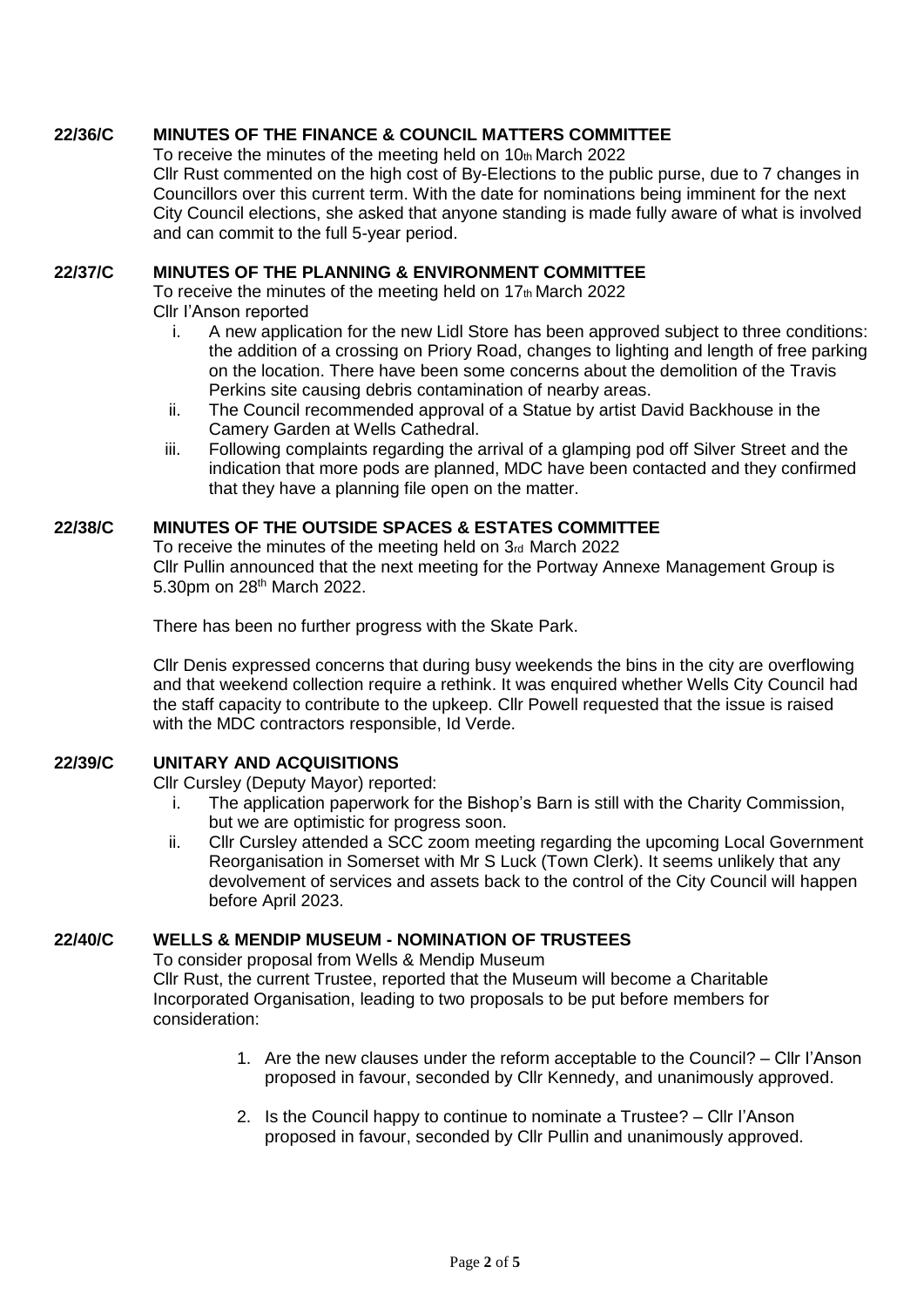# **22/41/C NEIGHBOURHOOD PLAN REPORT**

Report to Council on the draft Wells Neighbourhood Plan, Regulation 14 of The Neighbourhood Planning Regulations 2012.

Cllr I'Anson presented three documents:

- 1. The draft Neighbourhood Plan. To be considered for approval before going to consultation by an independent examiner, then to a public referendum which will be accessible online and through leaflets to households.
- 2. The Wells Design Guide Masterplan.
- 3. A draft consultation leaflet.

On the Neighbourhood Plan Page 72 there is a list of Local Green Spaces. Wells City Council recently received a letter from Mr S Tudway-Quilter owner of The Combe, expressing concerns about this private land being included in the list. Cllr Denis and Cllr Powell said they appreciated the concerns of Mr Tudway-Quilter and that The Combe should be removed from the list of Local Green Spaces. Cllr Osman had not had access to the letter but agreed in principle and expressed concerns about making a recommendation on the Neighbourhood Plan so close to the election of a new Council.

Cllr Powell proposed that land belonging to Mr Tudway-Quilter be withdrawn from the list of Local Green Spaces in the Neighbourhood Plan, seconded by Cllr Kennedy. The proposal was carried with one abstention.

Cllr I'Anson proposed to accept these documents, minus the inclusion of The Combe, as a basis for the Consultation, providing the new Council in May will be in agreement. Seconded by Cllr Kennedy and unanimously approved.

Cllr Rust suggested that Cllr I'Anson be invited back to present this Neighbourhood Plan to the new Council after the May elections, and Cllr I'Anson expressed a willingness to remain as Chair of the steering group if required.

### **22/42/C REPORT ON TRAFFIC CALMING IN WELLS HIGH STREET**

Cllr I'Anson and Mr S Luck, the Town Clerk, attended a meeting on  $14<sup>th</sup>$  March with Matthew Prince from SCC to discuss a feasibility plan which will consider traffic calming at junctions on Portway and Tucker Street, and also High Street. Funding has been secured from SCC. The Wells Transport Plan would improve access within Wells to wheelchair users, pedestrians and cyclists.

Cllr Rust reminded Cllr I'Anson that the Planning Committee recommended that the plan focus on the High Street rather than include other locations.

Cllr Denis proposed that the feasibility study include all locations in the traffic calming plan, Cllr Kennedy seconded. Proposal was carried with 3 votes against.

### **22/43/C TO RECEIVE ANY WRITTEN REPORTS FROM COUNCILLORS ON OUTSIDE BODIES**

Cllr Rust gave a report that a very old, rare but broken Porcelain tea set circa 1770 had been unearthed in the Wells & Mendip Museum garden. It is in need of conserving and repair. A Crowdfunder has been set up and raised £3000 so far of the £7900 needed. A donation of £30 will include a year's membership to the Museum. A video on YouTube shows the conservation process and the Crowdfunder link is

https://www.crowdfunder.co.uk/p/china-comes-to-wells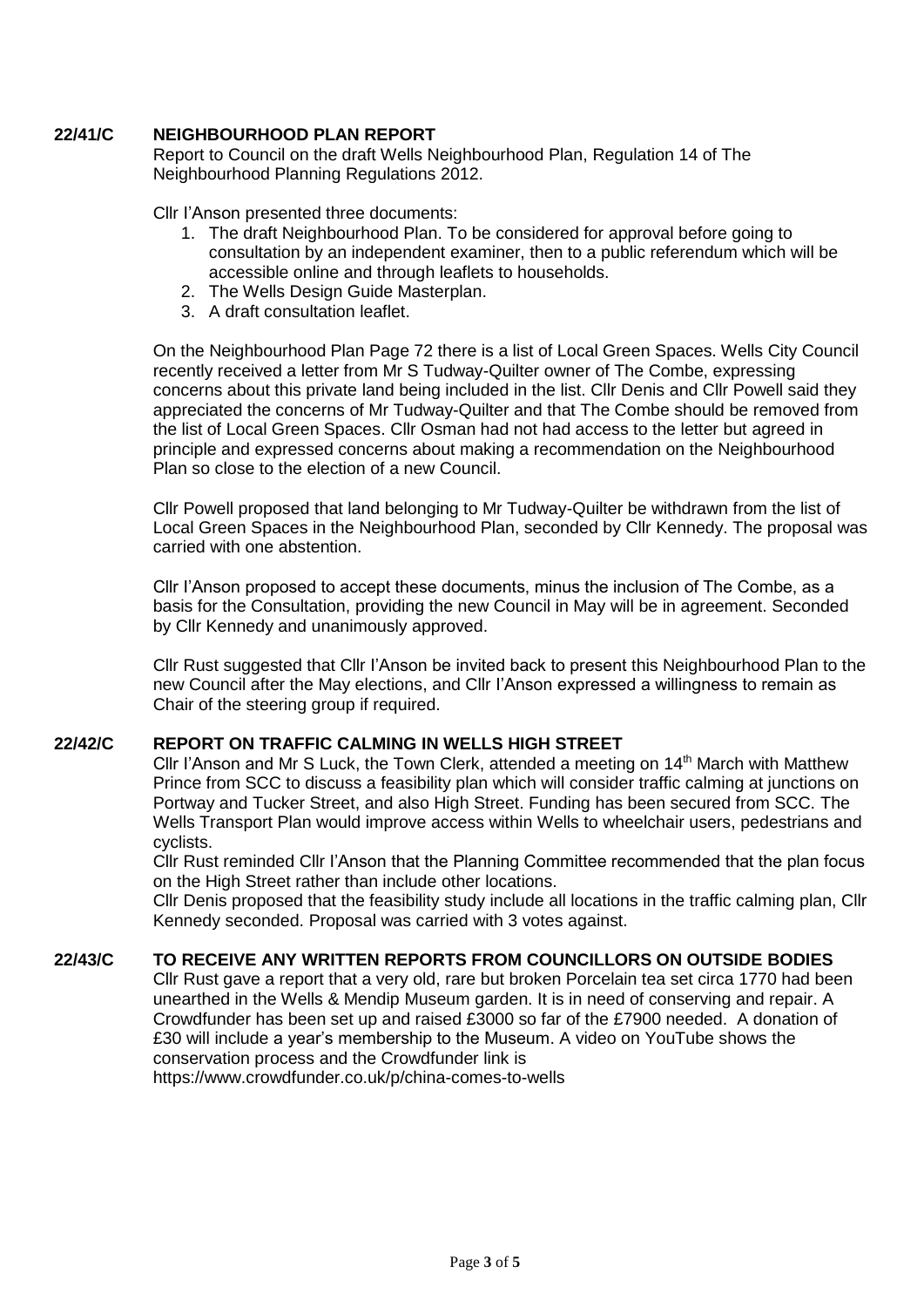# **22/44/C TO RECEIVE ANY WRITTEN REPORTS FROM DISTRICT OR COUNTY COUNCILLORS**

Cllr L Rogers (Mendip District Council)

- MDC will be considering the revised planning application from Lidl next month. Cllr Rogers confirmed that she was not opposed to this nor the pedestrian crossing. She confirmed that the contractors dealing with the demolition of the Travis Perkins building have been contacted regarding complaints of debris from the site.
- Cllr Rogers reported that bins in the moat area of the City should be emptied 3 times a day, a contractual obligation of Id Verde, but she will contact them as it is not happening.
- The next stage of the Dulcote path is in hand and there is hope that the 76 miles of Somerset Circle will be completed.
- MDC are investigating establishing a 5 year permit for pedestrianisation of the Market Place. The reinstallation of disabled parking bays is under discussion. The points raised by C Price earlier about signage was acknowledged and will be looked into.
- MDC are keen to support Wells in regaining ownership of the Bishop's Barn. Cllr Rogers confirmed she will speak to the Charity Commission to speed up the transfer process.
- The Fosso Lounge were refused planning permission for a hotel above and are very likely to appeal the decision. MDC were collectively in favour of the plans.
- Cllr Rogers confirmed that she and SCC Cllr T Munt are collating a list of empty flats above shops in the High Street in a bid to bring them into use. Any information is welcome.
- Rats have become a problem in the city centre with rubbish from cafés, restaurants and businesses being a contributing factor as well as excess food put down for birds. MDC has an initiative to try to reduce food waste and people must be discouraged from feeding the birds. Wessex Water have been contacted about drains which require work under the High Street.
- Wells Community Network have been in touch with MDC regarding housing Ukrainian refugees. This will be done through Somerset County Council.
- The Food Bank is feeding 140 people a week, increasing from the equivalent of 9000 meals in 2019 to 80000 meals a year now. This is attributed to removal of some funds from Universal Credit and the economic upheaval of the pandemic. Pressure is being put on officials to increase support.
- The Rough Sleeping Project has a target to reduce rough sleeping by 2024. The Stepwise programme works to get people off the street and the Elim Connect Centre were provided with a grant to undertake this service. MDC are now taking this back in-house and the Elim Connect centre will lose this funding.

Cllr Pullin stated her opinion that Elim Connect Centre should still be providing this service. A cross party meeting has been arranged next week to discuss funding for maintaining the service.

Cllr T Munt (Somerset County Council)

- The Economic Community Infrastructure report is being discussed on Friday  $25<sup>th</sup>$ March.
- Senior leadership team briefings have taken place about Local Government Reorganisation which Mr S Luck (Town Clerk) has attended.
- There have been requests for the Police and Community Together meetings (PACT) to recommence and there are concerns by many of a lack of Police presence.
- Wessex Water are causing roadworks in connection with the drain problems.
- Covid reports show increasing numbers and the Blue School is heavily affected.
- Homes that are unfit for occupancy are causing concern.
- Electric trishaws from Weymouth were demonstrated in the Market Place, invited by the Wells Community Network who are looking at plans for their use in Wells, providing transport for care home residents in particular.

A discussion took place about the cost of £6k for purchasing a trishaw and the viability of someone taking it on as a commercial scheme for taking tourists around the city and locations for charging.